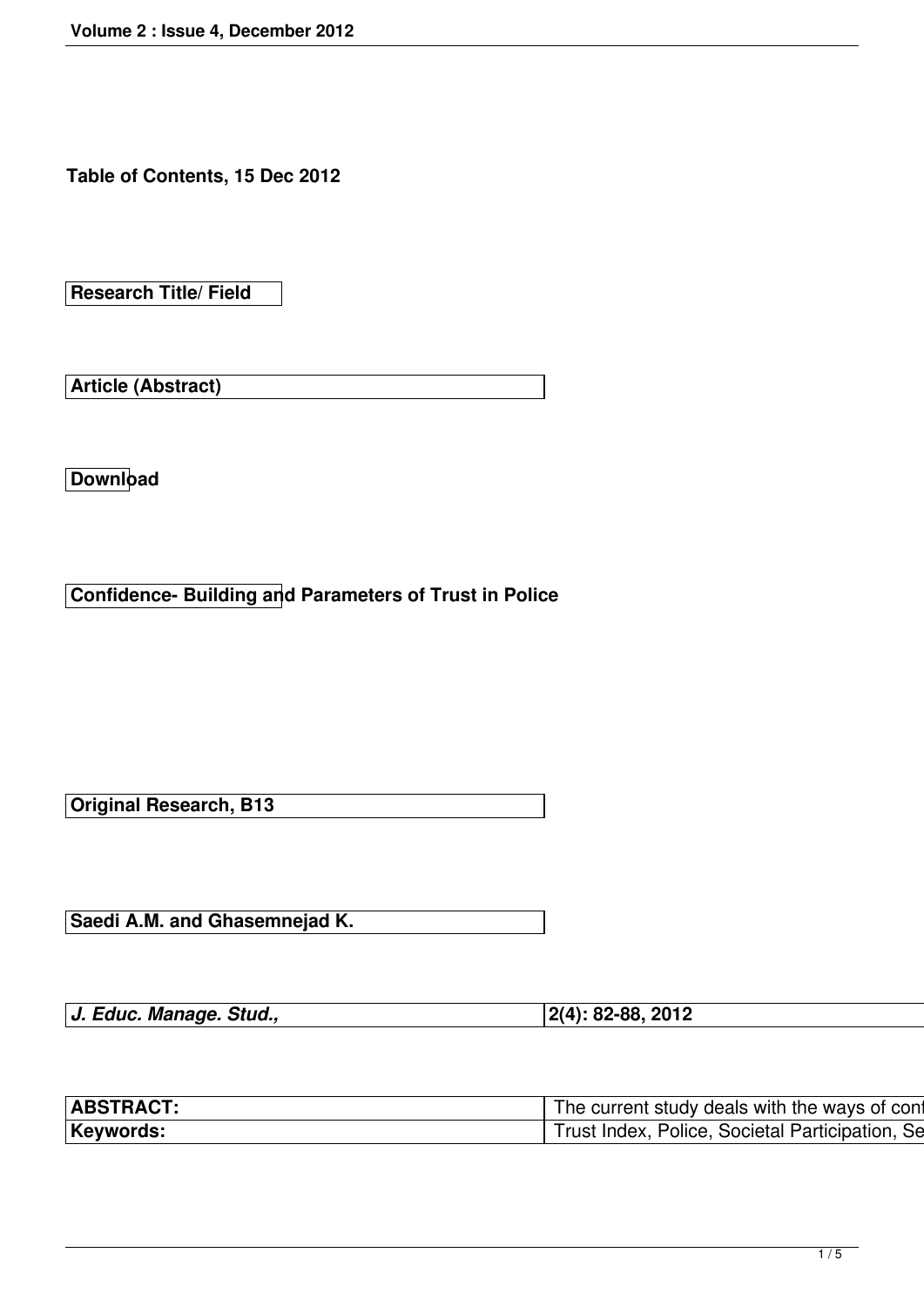

**The Relationship among Organizational Culture and Occupational Burnout in Personnel of TVTO** 

**Original Research, B14**

**Haghani M., Bahrami P. and Sarkhosh S.**

| J. Educ. Manage. Stud., | $ 2(4): 89-96, 2012$ |
|-------------------------|----------------------|

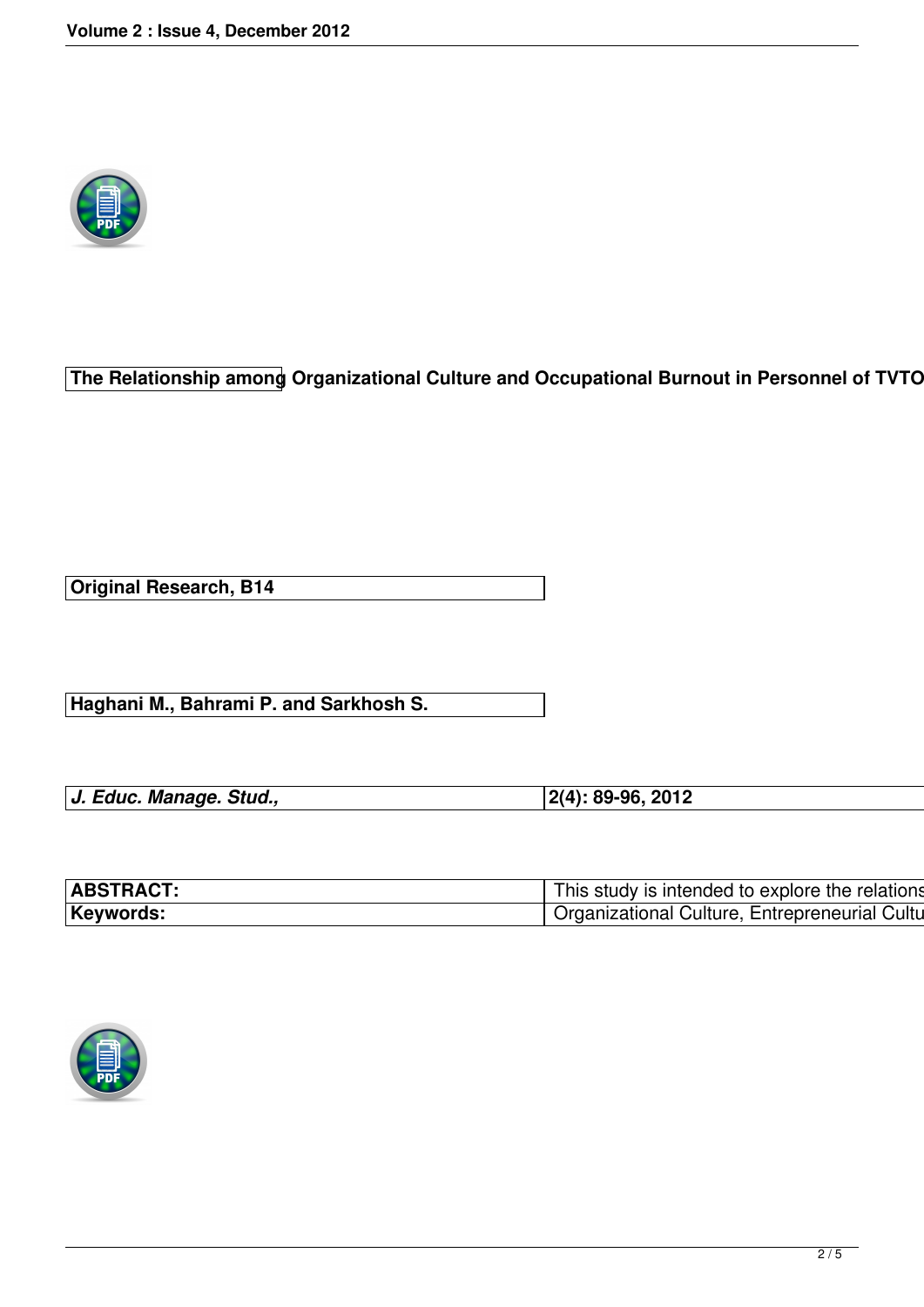**Offering a Performativity Pattern of Human Resources Strategic Management in Institutions Base** 

**Original Research, B15**

**Mohammadi B., Shapouri Sh. and Delavari P.**

*J. Educ. Manage. Stud.,* **2(4): 97-104, 2012**

| ,我们也不会有什么。""我们的人,我们也不会有什么?""我们的人,我们也不会有什么?""我们的人,我们也不会有什么?""我们的人,我们也不会有什么?""我们的人 |
|----------------------------------------------------------------------------------|



**Effectiveness of Metaphorical-Allegorical training Strategy in The Psychotherapy**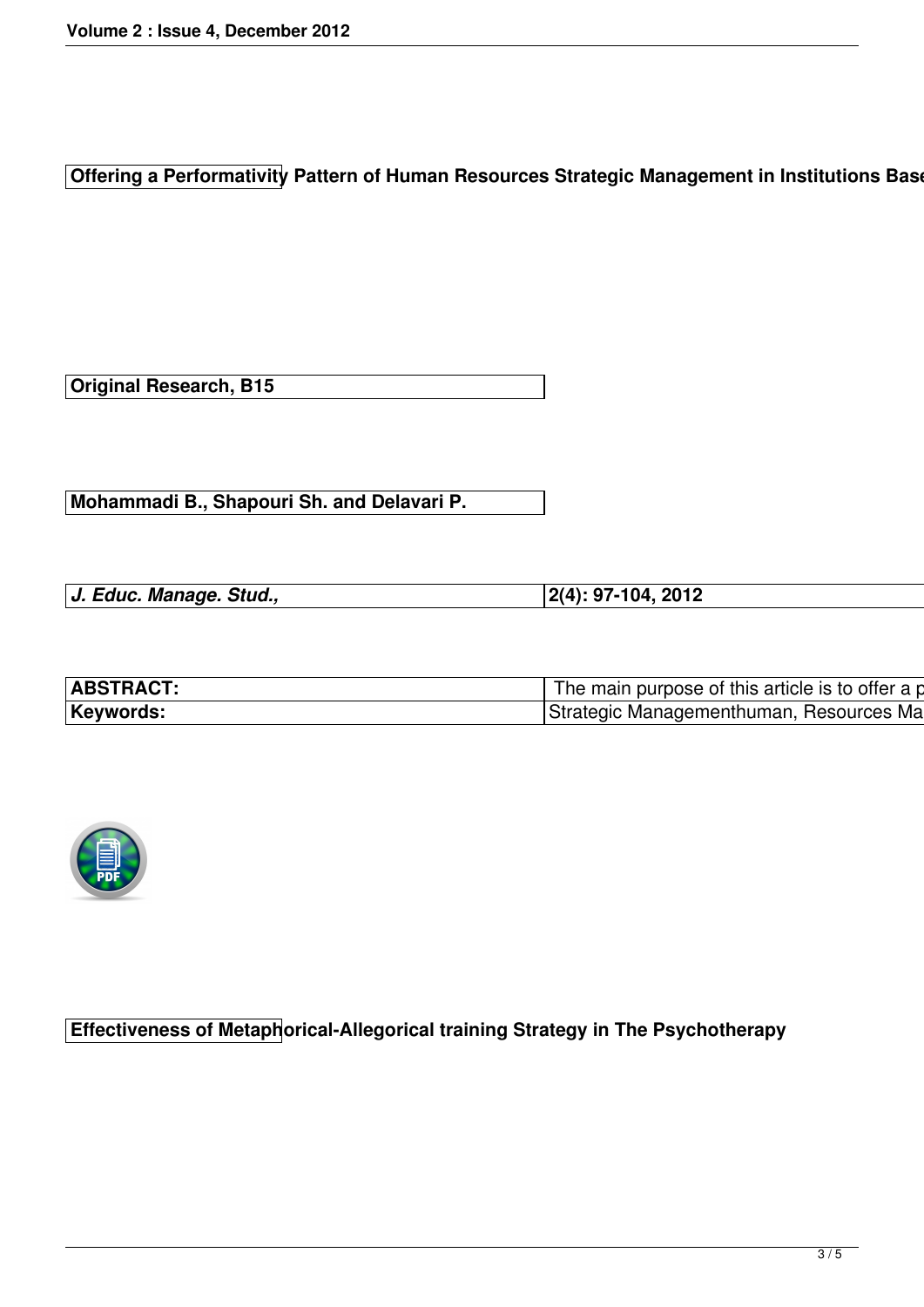**Original Research, B16**

**Khorshidi A., Ahmadian A., ESmaeeli Far N., Hatami M. and Hassan Abadi H.** 

| J. Educ. Manage. Stud., | $ 2(4): 105-114, 2012$ |
|-------------------------|------------------------|



**A Review of the Experts' Views/Opinions about Creativity and Strategies for Its Elevation in Teach** 

**Original Research, B17**

 **Taghi Lou A.**

*J. Educ. Manage. Stud.,* **2(4): 115-131, 2012**